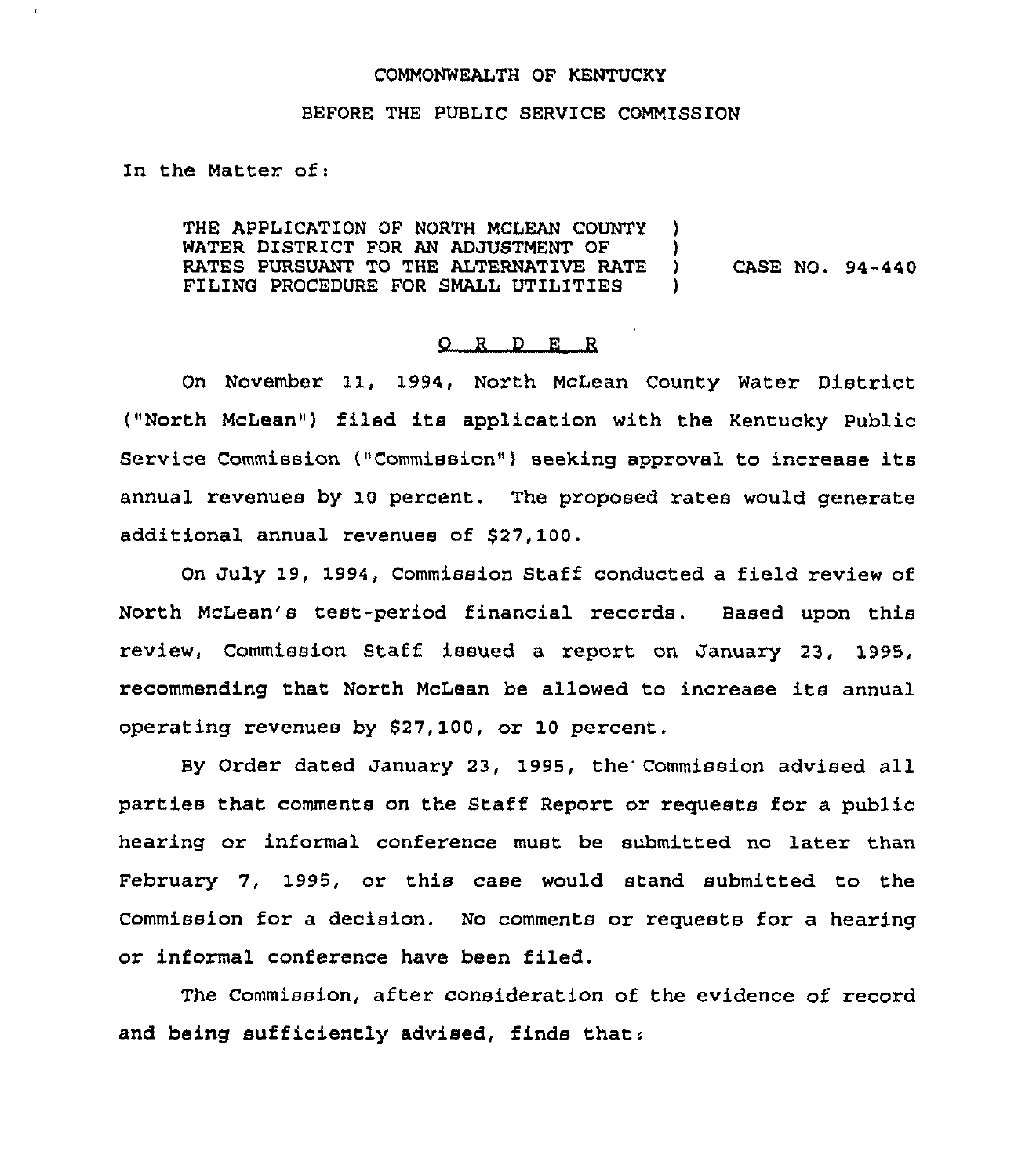The recommendations and findings contained in the Staff  $\mathbf{1}$ . Report are supported by the evidence of record, are reasonable, and are hereby adopted as the findings of the Commission in this proceeding and are incorporated by reference as if fully set out herein.

2. The rates in Appendix A, which is attached hereto and incorporated herein, are the fair, just, and reasonable rates for North McLean and will produce gross annual water revenues from rates of \$304,025. These rates will allow North McLean sufficient revenues to meet its operating expenses.

IT IS THEREFORE ORDERED that:

1. The rates proposed by North McLean in its application and contained in Appendix <sup>A</sup> are approved for service rendered by North McLean on and after the date of this Order.

2. Within 30 days of the date of this Order, North McLean shall file with the Commission its revised tariff setting out the rates approved herein in conformance with 807 KAR 5:011.

Done at Frankfort, Kentucky, this 3rd day of March, 1995.

PUBLIC SERVICE COMMISSION

Vice Chairma

ATTEST:

Executive Director

Commissioner